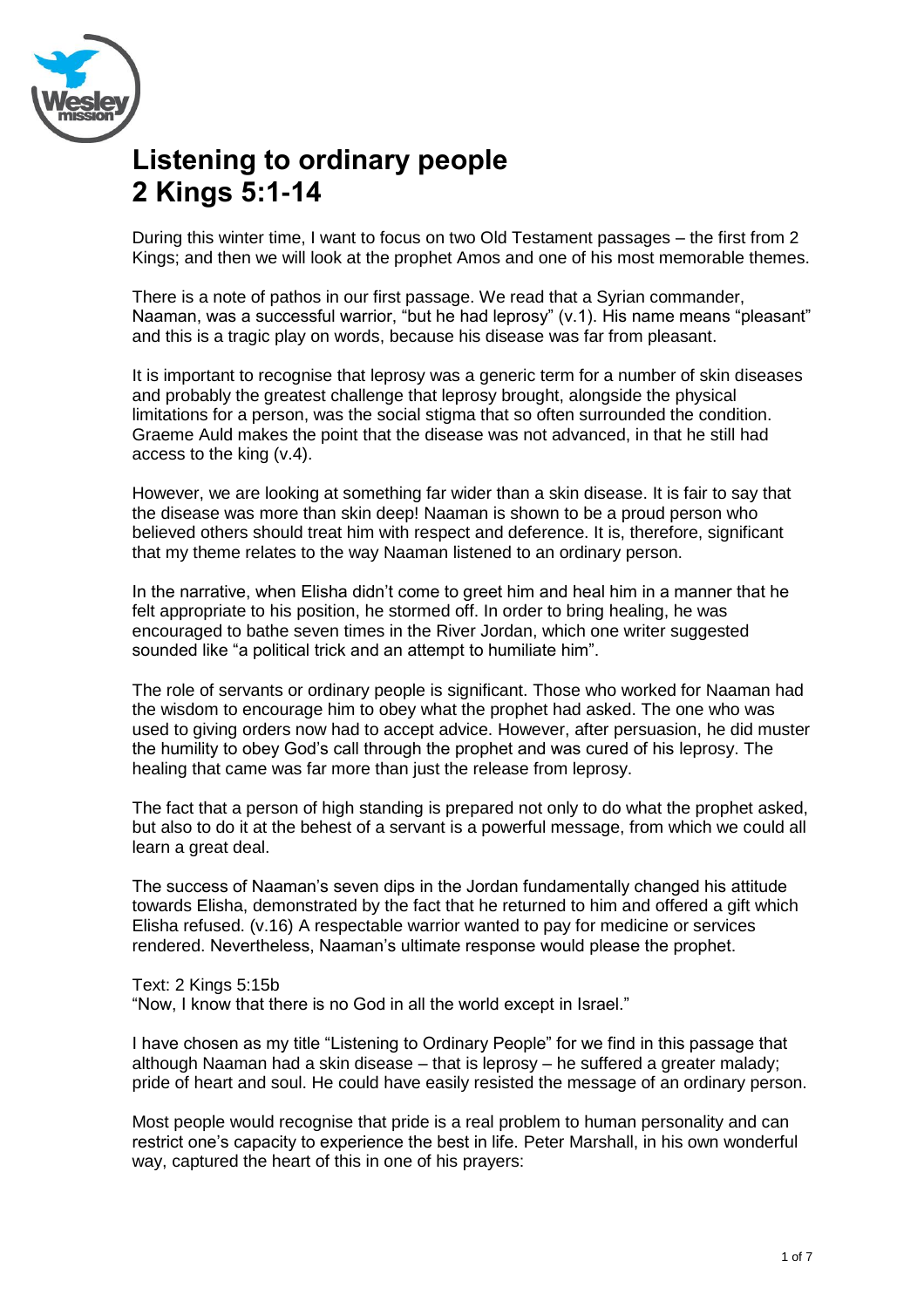

"Lord … where we are wrong, make us willing to change, and where we are right, make us easy to live with."

Pride can be defined in relation to our relying upon ourselves rather than God. In much of the Christian moral tradition, pride is sinful; it is understood as self-congratulation. This "puffed up" spirit is not consistent with the person we meet in Jesus Christ.

The Bible is replete with stories which show how God uses ordinary people – peasants, children and those who come from outside the chosen people. God's healing and presence is not restricted to a select people.

- $\bullet$  In this story, the servants play a vital role
- It was the maid of Naaman's wife, a young woman, who told them about the prophet
- God often uses those considered insignificant to speak his word of life and peace.

## **Pride so often holds us prisoner**

Naaman was proud of his standing. We acknowledge that there are aspects of pride that are good. One only has to look at the realms of science, sport, art and performance. The difficulty comes in the jump from what we are proud of – to the cause of our pride, which can too often focus upon self. The issue is a problem when we arrive at the conclusion that we are either better than someone else or good – and neither may be the case!

It is important to recognise that our success and achievements are so often a consequence of being in the right place at the right time – and partly due to the contribution of others.

However, let us consider the positive aspects. Aristotle, for example, spoke of pride as the crown of the virtues, although even then it was as a mean between two extremes: on one side undue humility; and on the other vanity. Nobody would want to deny the positive connotation when a father says, "I am proud of you, son!" or the pride that a person feels in a job well done.

An Aesop's fable tells of how the animals were arguing about who had the largest litters. Some talked about twins and triplets and others bragged of a dozen or more offspring. Finally, the lioness, rather quietly, contributed to the conversation: "Only one," she said, "but that one is a lion!"

It has been said that pride is the only disease known to humans which makes everyone sick except the person who has it!

Naaman's affliction of pride could be argued to be one that is seen most often in powerful and successful people; eating away at the soul and consuming all purpose. You can see how such pride would prevent him from taking ordinary people seriously.

Let us take a closer look at Naaman's situation:

### **He experienced success**

Naaman was considered a man of honour and his military success would give him particular status. This story serves as an excellent analogy for us. It would have taken time to gain the kind of position that Naaman held. The respect with which he was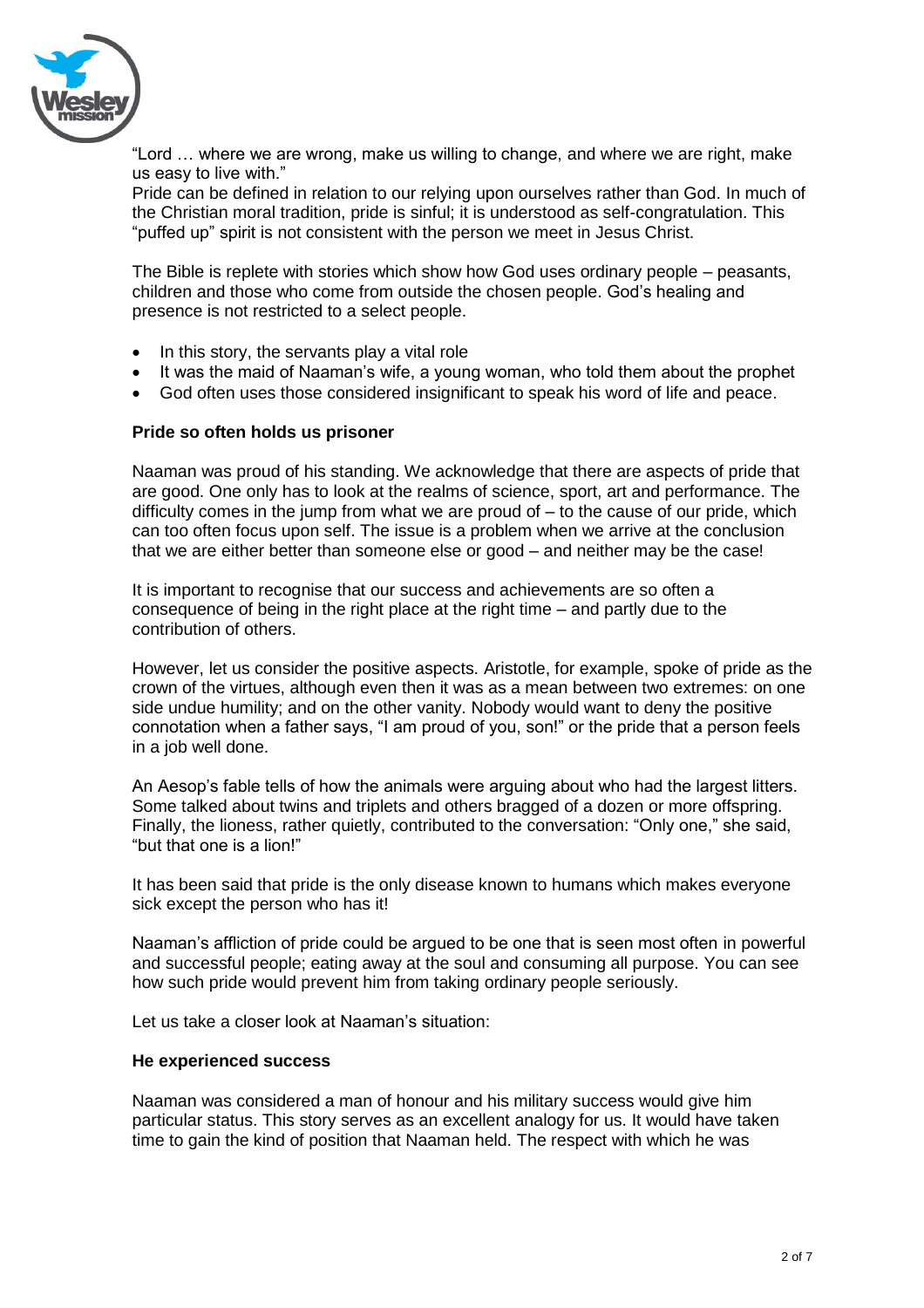

regarded indicates he was more than just a soldier. He appears to have decency and an upstanding character, which would also gain him admiration.

Certainly one of the messages in this passage is that success does not necessarily mean one is protected from life's disappointments. This fearless warrior bore in his body the telltale marks of the afflicted.

When referring to Naaman's splendid reputation, perhaps we ought to refer to "apparent" success, because the leprosy would carry another message. We are not aware how this leprosy developed, but we do know that it would result in a great deal of social ostracism. People would want to avoid someone with leprosy. It may well have carried the message "There is no cure!"

Like AIDS in our day, leprosy was no respecter of persons. With AIDS there are numerous examples of unhealthy promiscuity, the accidental use of needles, or the completely innocent transmission of blood, which indicate the complexity of the issue.

Who can forget Arthur Ashe who died prematurely in 1993? He was the first black tennis player to win the US Open, Wimbledon and the Australian Open. He died from an AIDSrelated illness following a blood transfusion during his second by-pass surgery in 1983. He and his wife Jeanne kept this information private until they felt they had no alternative, as Arthur's health deteriorated.

I use this illustration because many successful people have burdens to bear, which are often hidden from view. The success of Naaman was widely recognised and verse 1 is very descriptive, because we are told not only of his prominence in relation to his military exploits, but also that he was "highly regarded". Can you imagine what it would mean for him to know he had leprosy?

- What was it like the day he discovered he had leprosy?
- What was needed to keep such news private?
- What was it like when the news got out, even within his household?

Pride is most dangerous when it relates to the deep areas of our spirituality. Perhaps the most subtle form of pride is when a person aspires to or claims some kind of advanced or superior spiritual place. This is not suggested of Naaman, but there is a message here for all of us.

### **He kept his secret to himself**

I can only begin to speculate about the experience of keeping such news to himself. But I know that many people do struggle with things they feel they must keep private.

I knew someone whose marriage broke up many years ago and he refused to talk about it. He tendered his apology to every function where he might be expected to appear with his spouse – and at Christmas, when he sent cards, he included her name, so no-one could even begin to detect what had happened in his life. Of course, many of us would have wanted to help.

Your heart goes out to such people; keeping secret what doesn't need to be private. We know that even some of the servants were aware of what Naaman may have thought was a secret. Perhaps this indicates the closeness of his household.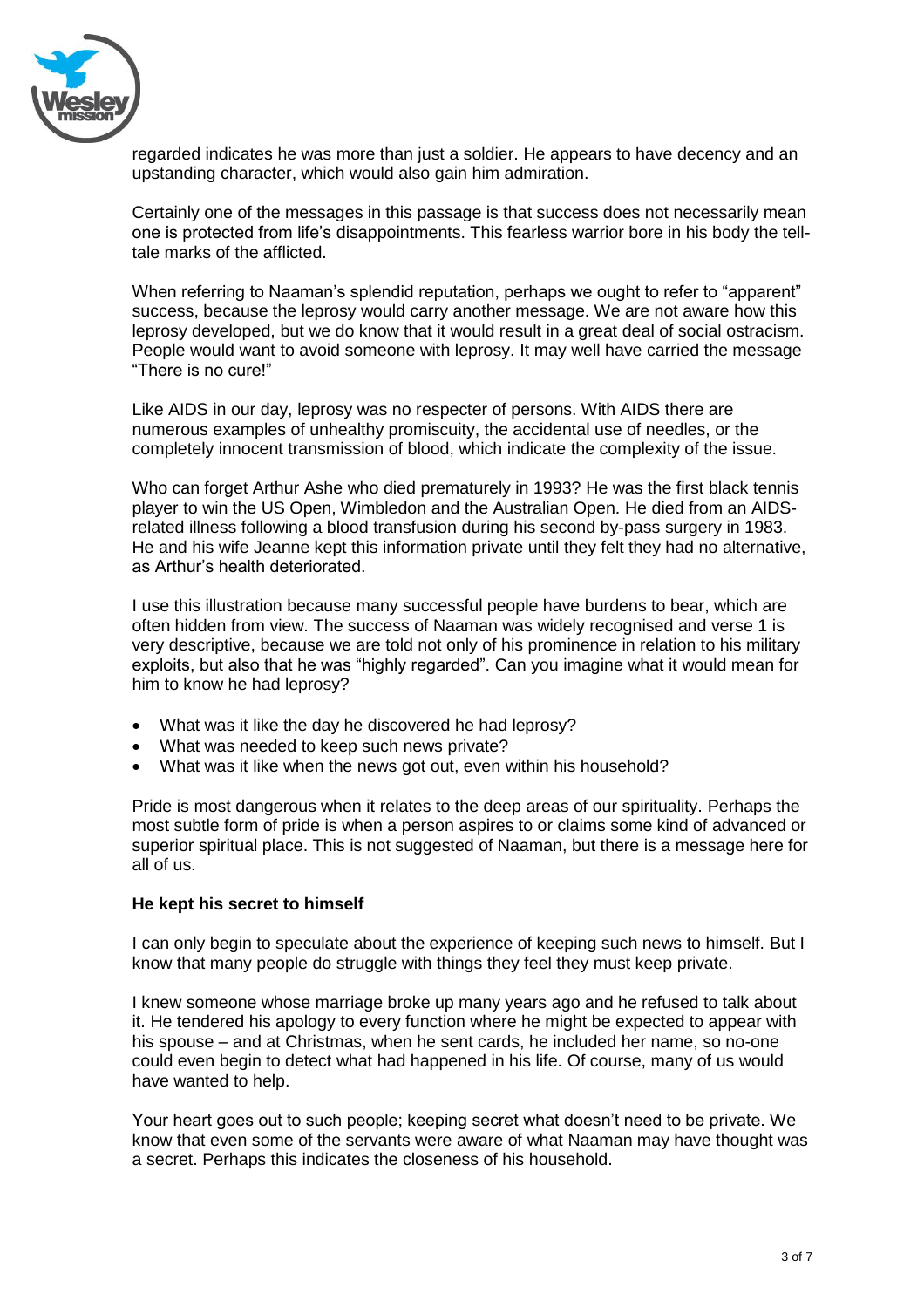

The close relationships within the household meant that ordinary people had a special place in his life, even if this would not normally be the case. And this was primarily because of the influence of his wife.

# **Pride often hinders progress**

The pride of Naaman is demonstrated in the way he expresses his sadness regarding the prophet's response. He felt he was treated shabbily; he expected the prophet to provide him with VIP treatment, wave his hands dramatically over the spot and cure him (v.11). Naaman imagined he would be healed by some kind of magical technique of the prophet, rather than by an obedient response to God.

J Oswald Saunders, in his outstanding book Spiritual Leadership, wrote, "Nothing is more distasteful to God than self-conceit. This first and fundamental sin in essence aims at enthroning self at the expense of God … Pride is a sin of whose presence its victim is least conscious … If we are honest, when we measure ourselves by the life of our Lord who humbled Himself even to death on a cross, we cannot but be overwhelmed with the tawdriness and shabbiness, and even the vileness, of our hearts."

Elisha realised that this physical disease could only be cured if the underlying spiritual disease – in this case "pride" – was also dealt with. Pride prevented Naaman from seeking help in the first place and then, secondly, receiving it. Thankfully, he overcame this, but let us also note:

# **The faithfulness of those considered insignificant**

There is an underlying theme of how God uses those people who are often considered insignificant – for example peasants, women who were little regarded, children and people of other races. In this particular biblical context, these thoughts are gathered together and seen to bring about God's purposes. Here, the servants play a vital role.

On one of Naaman's military engagements, he brought home a captured young girl and his wife employed her in their home. The relationship is obviously good because she spoke about Naaman's illness to her mistress. (v.3) Empathy and compassion provoked her to share with Naaman's wife what she knew. All the money in the world could not buy this valuable information.

Israel and Syria were officially at peace at this time and so the military raid referred to in verse 2 was more than likely a border skirmish. Such tension has continued to exist in the Middle East to this day. It was not, however, a highly aggressive time, allowing people to be part of households and enjoying a normal existence. This clearly appears to be the case with the young woman from Israel. Today, the story of Syria is a painful one with many Christians fleeing persecution. However, here is a servant:

- Her lowly position would help to prevent her from being proud
- Her lowly position did not prevent her from having concern for others
- Her lowly position is matched with a good relationship with others.

This servant's faithfulness is indicated by her knowledge of the prophet. We may ask ourselves how she knew about him. She may have actually heard him – or at least be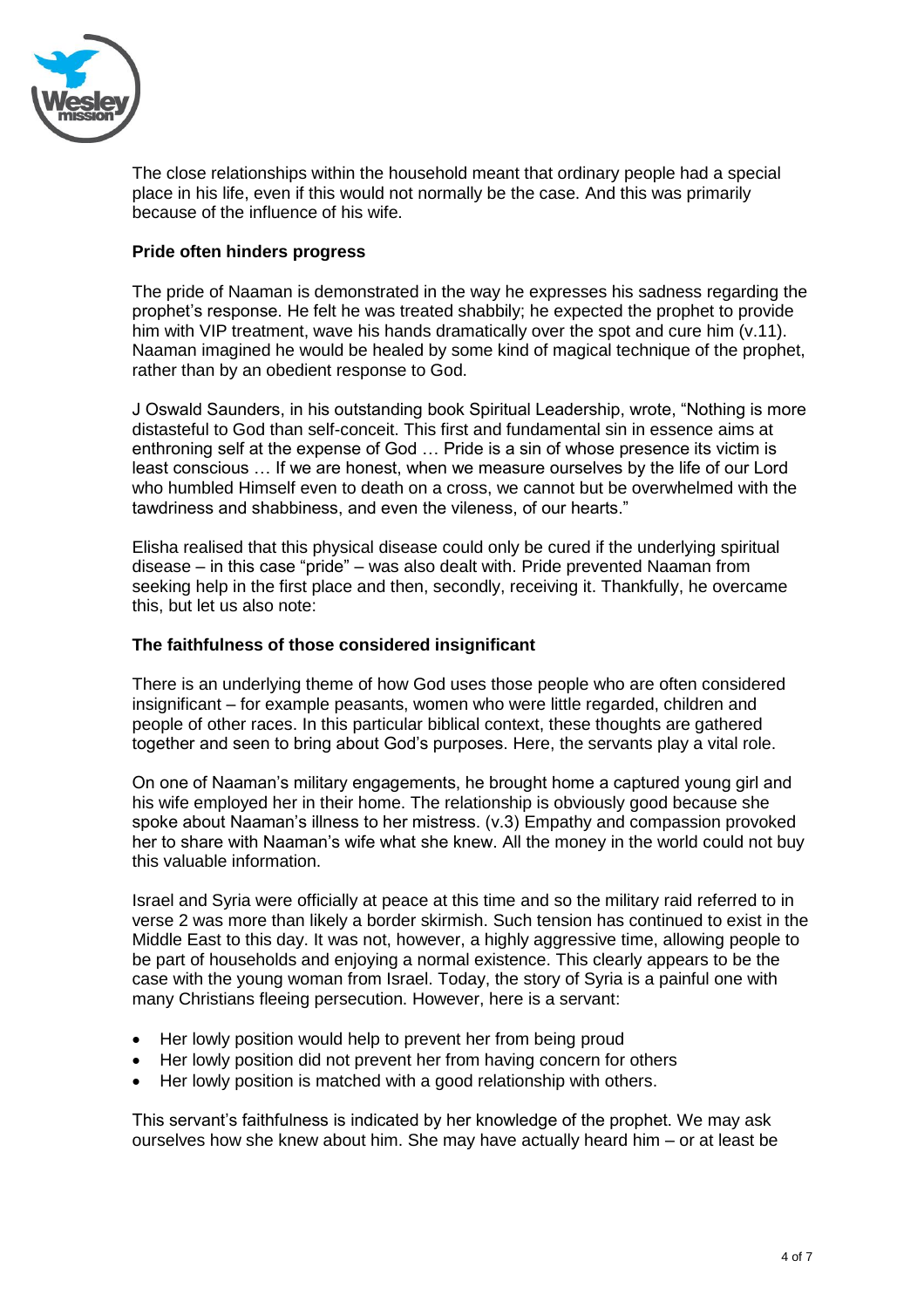

aware of his reputation. She said to her mistress, "If only my master would see the prophet …" (v.3)

The influence of someone of apparent insignificance meant that Naaman went to his own line-manager, King Ben-Hadad II, to gain help and access to the prophet.

People of influence can be foolish

When Naaman's wife informed him of this ray of hope that came from the lips of the servant girl, he spoke to Ben-Hadad, who in turn sent Naaman with a letter of introduction to the king of Israel. Not unreasonably, the assumption was that the king controlled the prophet. This was not the case – and this led the king of Israel to tear his robes and rise in fury. (v.7)

Leprosy could lead to a person being excluded from worship and many of life's personal encounters. It had, therefore, a greater "religious" significance than diseases in general. This may account for the king's horrified response: "Am I God?" (v.7)

People of influence often think they can change circumstances simply by using their authority. In this case, a letter of introduction and many gifts (v.5) demonstrate this to be the case. So he goes to the king and not the prophet. There are some helpful themes here:

- People often choose the wrong course of action
- People often believe possessions will provide a response
- This often causes an opposite, unhelpful response.

There is a simple ditty which runs … Sometime when you're feeling important, Sometime when your ego's way up; Sometime when you take it for granted That you are the prize winning 'pup'; Sometime when you feel that your absence Would leave an unfillable hole, Just follow these simple instructions, And see how it humbles your soul. Take a bucket and fill it with water, Put your hand in it up to your wrist. Now pull it out fast and the hole that remains Is the measure of how you'll be missed. You may splash all you please as you enter, And stir up the water galore, But STOP and you'll find in a minute, It's back where it was before.

# **Healing is of his whole person**

News of the king's response reached the ears of Elisha the prophet and, knowing that the tearing of robes was very significant, he sent a message to him: 'Why have you torn your robes? Make the man come to me and he will know there is a prophet in Israel.' (v.8)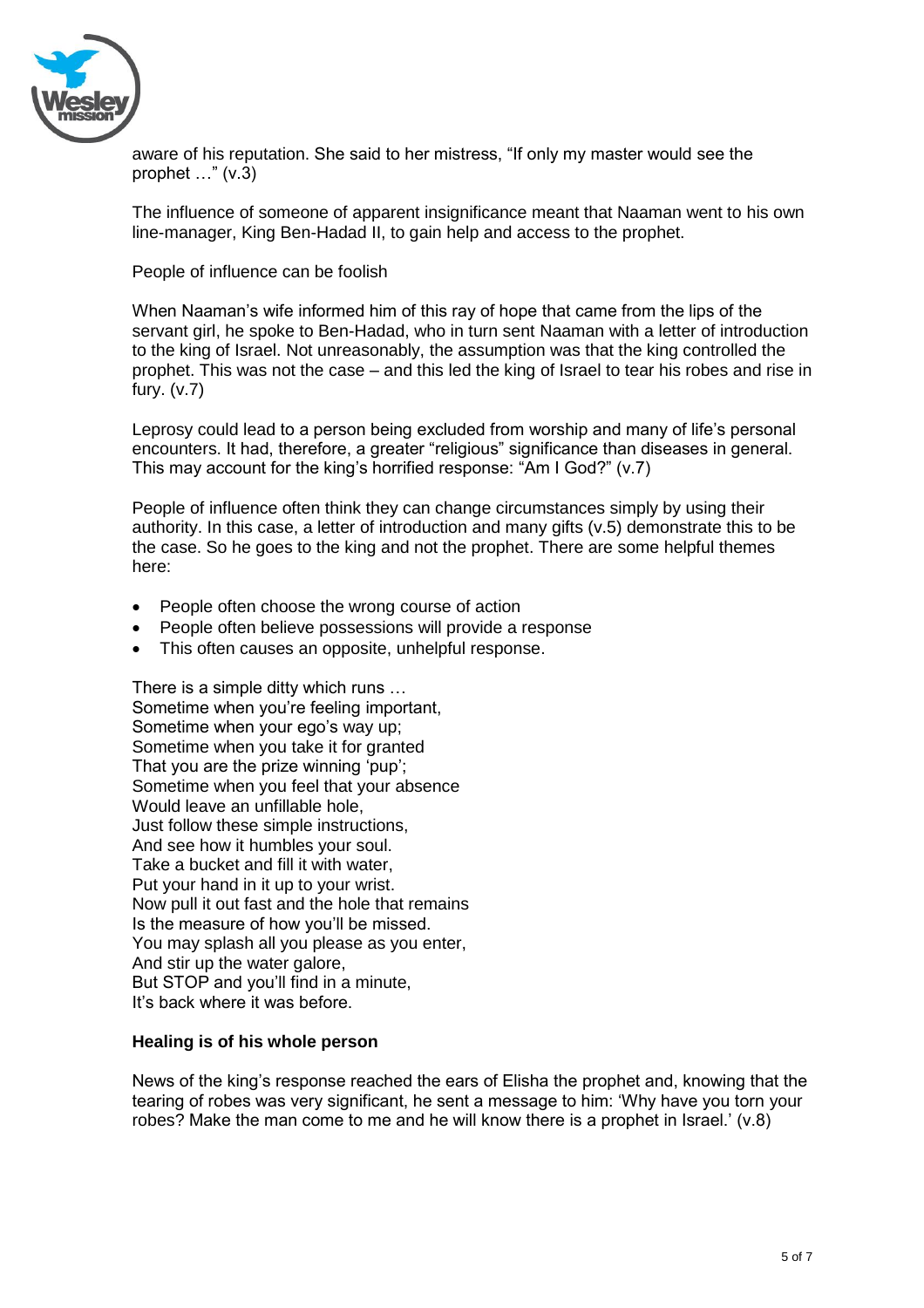

Presumably the king sent a message to Naaman and consequently Naaman goes to the prophet's house. We are told how he arrives: 'So Naaman went with his horses and chariots and stopped at the door of Elisha's house.' (v.9) He carried with him gifts which the Syrian king had given to Naaman, along with a letter of introduction. Some commentators go to great lengths to explain the value of the gifts. (v.v.5-6)

Elisha sends out a messenger, instructing Naaman what to do, "Go, wash yourself seven times in the Jordan, and your flesh will be restored and you will be cleansed." (v.10) The instruction is intended to demonstrate that healing comes from the power of God, because the prophet himself was not a healer.

Ritual washings were practised among many Eastern religions and the number seven is certainly symbolic of completeness.

What was Naaman's reaction? ... he "went away angry" (v.11). He felt deprived of a personal reception and appropriate religious ritual. He felt that what he had been asked to do in the Jordan was a kind of insult.

Naaman had his own idea of how the cure should be handled. However, Elisha sends out an ordinary servant with simple instructions, in order to make it clear that Naaman could not design his own cure. That was in God's hands.

Today, even followers of Jesus Christ prefer spectacular demonstrations to ensure salvation. Russell Dilday comments, "They will suffer, build churches, give money, sacrifice privileges … And, because the plan is so simple, many turn away as Naaman did and refuse the greatest of gifts."

# **He was brought to a halt**

Although Naaman turns away, his staff are more pragmatic (v.13) and they persuade him. They have a deep knowledge of him and care for him. We read, '… if the prophet had told you to do some great thing, would you not have done it? How much more, then, when he tells you "Wash and be cleansed"?' (v.13) To Naaman's credit, he went down to the Jordan, followed the instructions and his flesh was restored.

He was brought to a halt on his journey, as the staff convinced him to humble himself and wash as he had been instructed.

Jesus Christ often replicated the prophets. He both healed lepers and illustrated faith through them. One of the most memorable stories in the gospels is the occasion when he healed ten lepers (Luke 17:11-19).

He gave them conventional instructions and requirements for healing; they were to show themselves to the priest, but only one returned to show gratitude of faith. The parallel with the underlying message must not be lost on us.

# **He received God's saving power in choosing the right way**

God was at work in the life of this successful and often self-reliant man. What did Naaman have to lose except his pride?